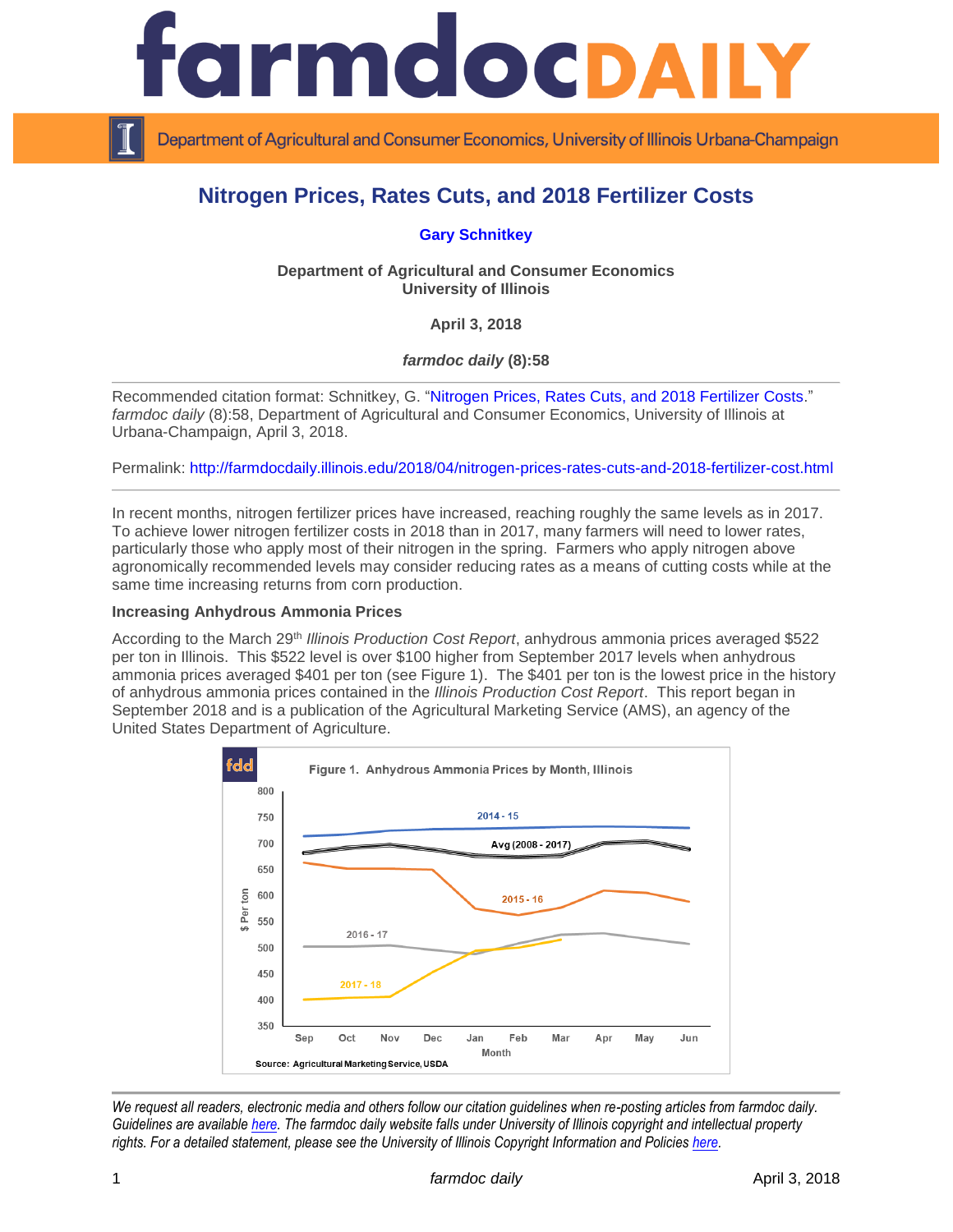From the \$401 per ton level in September 2017, ammonia prices have steadily increased, reaching \$522 per ton in the March 29<sup>th</sup> report (see Figure 1). While a large increase, the \$522 per ton price is roughly the same as in 2017 (see Figure 1). Both the 2017 and 2018 levels are two of the lowest since the beginning of the Illinois Production Cost Report in 2008. From 2008 through 2017, the average march price is \$677 per ton. March prices were \$732 in 2015, \$578 in 2016, and \$525 in 2017.

The 2017-2018 ammonia price pattern shown in Figure 1 indicates that farmers who apply most of their nitrogen in the fall likely will have lower nitrogen fertilizer costs than farmers who apply most of their nitrogen in the spring in 2018. Those farmers who pre-priced or purchased nitrogen in the fall may have lower fertilizer costs than those who purchase it in the spring. Those farmers purchasing most of the nitrogen in spring likely will have to cut rates if nitrogen fertilizer costs are to decline for the 2018 production year.

# **Cutting Rates**

Guides for nitrogen rates are provided in the [Corn Nitrogen Rate Calculator,](http://cnrc.agron.iastate.edu/) a website maintained by universities in Corn Belt states. "Maximum Return to Nitrogen (MRTN) rates suggested for northern, central, and southern Illinois from this calculator are shown in Table 1. These rates are actual nitrogen and would have to be adjusted for the fertilizer applied (e.g., a pound of anhydrous ammonia has .82 pounds of nitrogen). The MRTNs were derived using a \$3.80 per bushel corn price and a \$525 per ton anhydrous ammonia price. Rates in this calculator are relatively insensitive to price changes. For example, increasing the corn price from \$3.80 per bushel to \$4.50 per bushel only increases the MRTN for corn-after-soybeans in central Illinois by 6 pounds from the 181 pounds shown in Table 1 to 187 pounds per acre. As a result of this price insensitivity, the MRTNs in Table 1 are applicable to most price expectations that farmers could have in the spring of 2018.

|                 | Corn-<br>following-<br>soybeans | Corn-<br>following-<br>corn |
|-----------------|---------------------------------|-----------------------------|
| <b>Northern</b> | $\ln s$ /acre<br>164            | $\ln s$ /acre<br>209        |
| Central         | 181                             | 207                         |
| Southern        | 190                             | 202                         |

The rates in Table 1 are for entire nitrogen applied for the growing season, with suitable credit given for nitrogen applied in DAP and MAP. Given current understanding, one-half credit is suggested for nitrogen in DAP and MAP applied before October and three-quarters for applications later in the fall (see Nafziger, E., [Using the N Rate Calculator\)](http://bulletin.ipm.illinois.edu/?p=3975).

Some farmers may be applying above these MRTN amounts. Above MRTN applications may be based on a motive of having nitrogen there in years in which field conditions are suitable for higher yields. When developing the MRTNs, the methodologies specifically include many cases, with a number of cases resulting in higher corn yields at higher rates (see Nafziger, E., [Using the N Rate Calculator\)](http://bulletin.ipm.illinois.edu/?p=3975). Accurately predicting when those situations of higher yields will result from higher rates before the fact is not possible at this point in time. The MRTN rate maximizes returns from corn production over the yield/rate cases contained in the MRTN calculator.

Applications above the MRTN has known costs. A 10-pound nitrogen application above the MRTN would require applications of 12.2 pounds of anhydrous ammonia. At a \$525 per ton nitrogen price, this 12.2 pounds of ammonia would have a cost of \$3.20 per acre (12.2 pounds x \$525 per ton / 2,000 pounds).